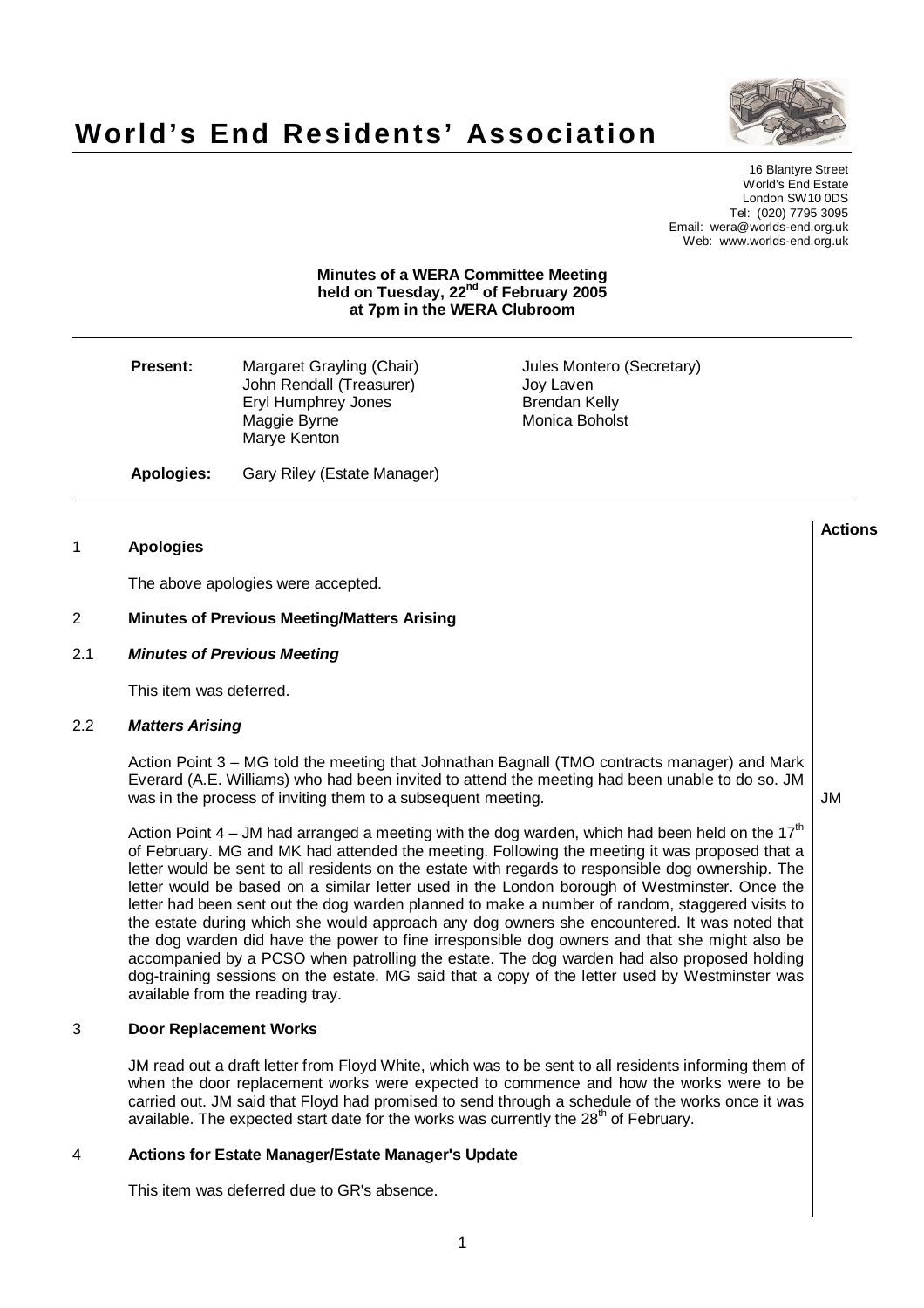#### 5 **Correspondence**

# 5.1 **Invitation to TMO/ARB Sub-committees**

JM told the meeting that JR, as Chair of the World's End ARB, had received a letter asking for volunteers from the World's End ARB and WERA to take part in a number of TMO subcommittees. JM said he would distribute the list to everyone the committee before asking for volunteers.

JM

#### 6 **Meetings Attended**

# 6.1 **World's End Place Steering Group**

JR said that the minutes of the latest meeting of the steering group were now available from the reading tray. JR noted that there now appeared to be an issue as to who was responsible for the upkeep of the drains in the piazza. It was noted that permission for the refurbishment of the toilets had yet to be granted.

# 6.2 **Meeting with Dog Warden**

See Matters Arising above.

# 6.3 **Lift Works Site Meeting**

MG said that she had attended the lift works site meeting held on the 20<sup>th</sup> of January. MG said the minutes of the meeting were available from the reading tray. MG said she had brought up all of the issues raised at previous committee meetings. It was noted that the metal floors in the new lifts were still not being cleaned properly. JL noted that the blue floor in one of the new lifts in Greaves Tower now had a crack running through it. JR noted that the one lift in service in Chelsea Reach Tower had recently been breaking down on a daily basis. JR did not believe faults were being properly addressed (defective parts were being "adjusted" rather than replaced).

#### 6.4 **Chelsea Sector Working Group**

EJH said that she had attended this meeting. Sgt. Phil Murray had given a presentation on "a Safer Neighbourhood". The meeting had also discussed the general level of crime in the area. The meeting was told that incidents of "scooter crime" (where scooters are driven through shop windows) were occurring locally. It was also noted that the Youth Club in Wiltshire Close was to be closed over the Easter period for refurbishment; when the Youth Club re-opened a recording studio would be available for use by the local youth.

# 6.5 **Police Seminar at St. John's Church**

MK said she attended a Police seminar held at St. Johns Church hall. MK said she had also received a letter asking for volunteers to attend a monthly Police meeting also being held at the Church. MG noted that HM, JM and herself had previously attended the monthly Police meetings.

# 7 **Upcoming Meetings**

The following were noted:

- The next lift site works meeting is due to take place on the  $24<sup>th</sup>$  of February 2005.
- The next ARB conference is due to take place on the  $22^{nd}$  of March 2005.

#### 8 **WEMO Update**

MG told the meeting that there was still no news from RBK&C as to when the final feasibility ballot would take place.

The meeting was reminded that WEMO was holding a General (Public) Meeting place on Monday, 7<sup>th</sup> of March, at 7.30pm in the WERA Clubroom. The meeting was open to all residents and everyone was asked and encouraged to attend.